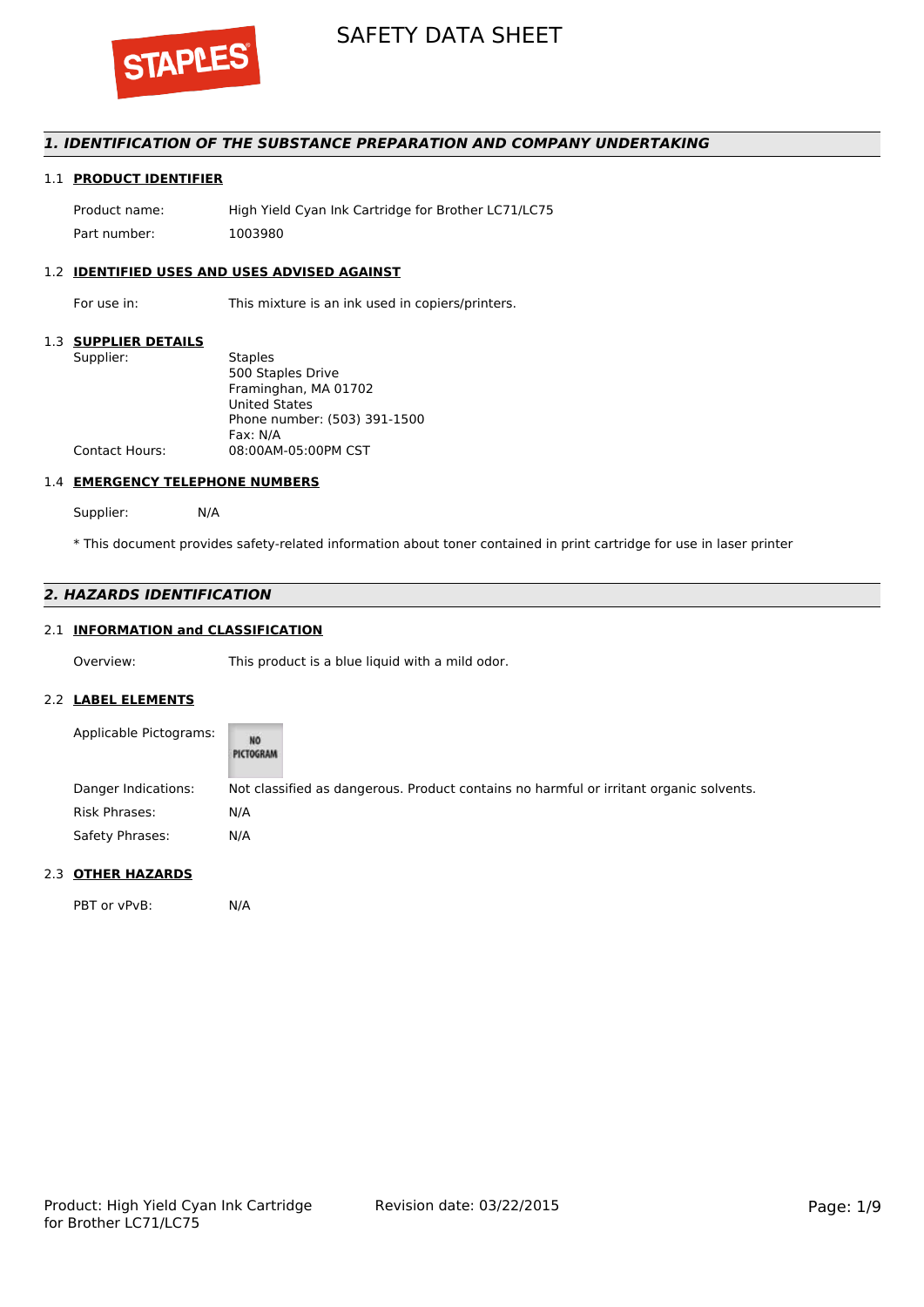

## *3. COMPOSITION / INFORMATION ON INGREDIENTS*

| Ingredients                      | <b>CAS number</b>   | Weight %    | <b>OSHA</b><br><b>PEL</b> | <b>ACGIH</b><br><b>TLV</b> | Other |
|----------------------------------|---------------------|-------------|---------------------------|----------------------------|-------|
| Water Soluble Dyes               | <b>TRADE SECRET</b> | Proprietary |                           |                            |       |
| <b>Modifiers and Auxiliaries</b> | <b>TRADE SECRET</b> | Proprietary |                           |                            |       |
| (tensides)                       |                     |             |                           |                            |       |
| <b>Glycol Mixtures</b>           | 107-21-1/ 111-46-6  | <25         |                           |                            |       |

The Full Text for all R-Phrases are Displayed in Section 16

## **COMPOSITION COMMENTS**

The Data Shown is in accordance with the latest Directives.

This section provides composition information for the toner powder contained in specially designed container inside of the print cartridge.

## *4. FIRST-AID MEASURES*

### 4.1 **FIRST AID MEASURES**

### 4.1.1 **FIRST AID INSTRUCTIONS BY RELEVANT ROUTES OF EXPOSURE**

| N/A                                                                                                                                                                                                                                                                                                    |
|--------------------------------------------------------------------------------------------------------------------------------------------------------------------------------------------------------------------------------------------------------------------------------------------------------|
| Flush eyes with water while lifting the upper and lower lids. Get medical attention if irritation<br>persists.                                                                                                                                                                                         |
| Remove contaminated clothing. Wash contact area thoroughly with soap and water. Get medical<br>attention if irritation develops and persists. Launder contaminated clothing before reuse.                                                                                                              |
| Call a poison control center or doctor immediately for treatment advice. If conscious, give one 8<br>ounce glass of water to dilute. DO NOT induce vomiting unless directed by medical personnel. Do<br>not give anything by mouth to or induce vomiting in a person who is unconscious or convulsing. |
|                                                                                                                                                                                                                                                                                                        |

### 4.1.2 **ADDITIONAL FIRST AID INFORMATION**

Additional first aid information: N/A Immediate Medical Attention Required: N/A

## 4.2 **SYMPTOMS AND EFFECTS**

Acute Symptoms from Exposure: N/A Delayed Symptoms from Exposure: N/A

#### 4.3 **IMMEDIATE SPECIAL TREATMENT OR EQUIPMENT REQUIRED**

N/A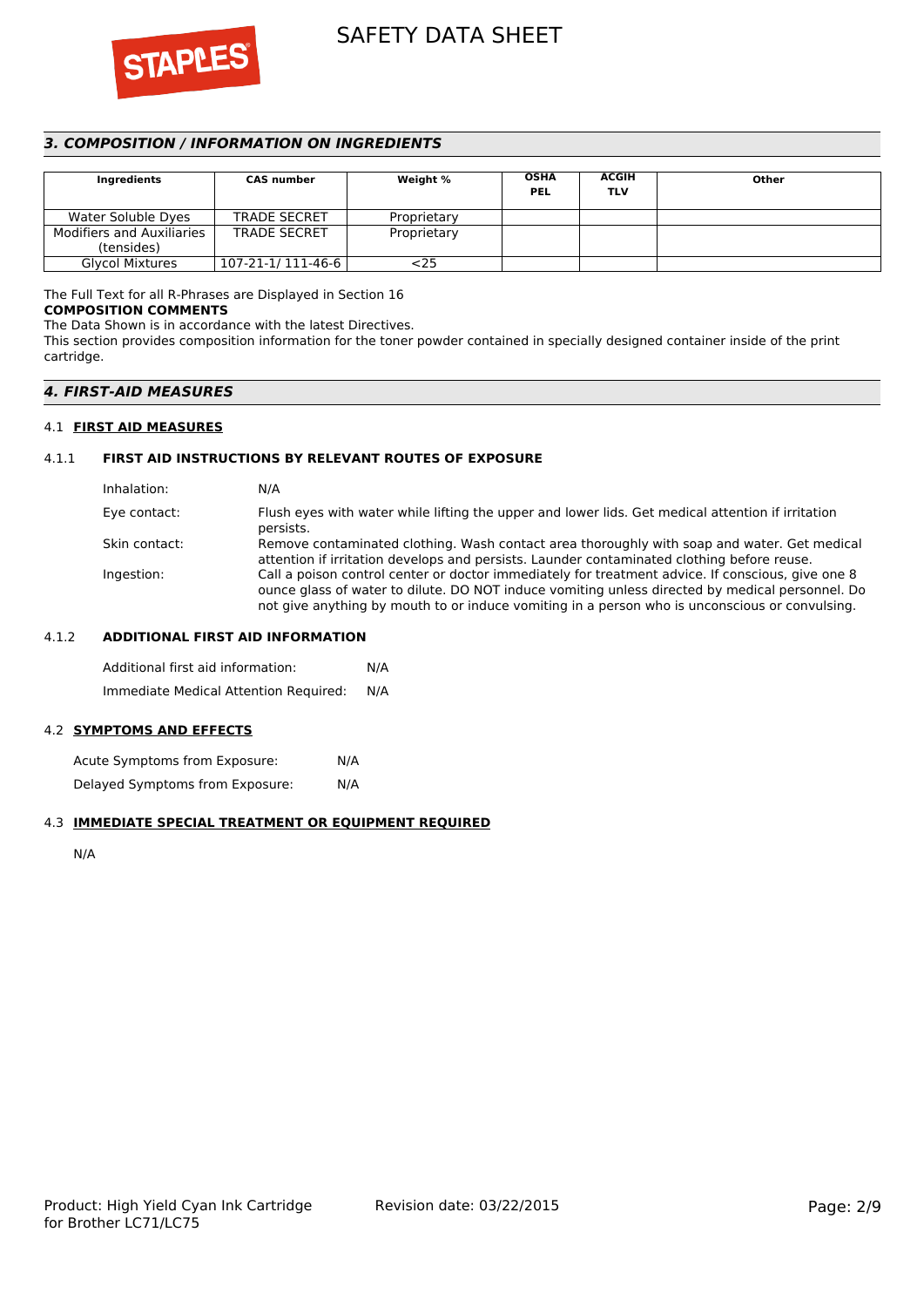

## *5. FIRE-FIGHTING MEASURES*

#### 5.1 **EXTINGUISHING MEDIA**

Recommended Extinguishing Media: Use media appropriate to the surrounding fire. Extinguishing Media Not to be Used: None known.

## 5.2 **SPECIAL HAZARD**

Unusual Fire/Explosion Hazards: None known. Extinguishing Media Not to be Used: None known.

#### 5.3 **ADVICE FOR FIRE FIGHTERS**

Avoid inhalation of smoke. Wear protective cloting an wear self-contained breathing apparatus

#### *6. ACCIDENTAL RELEASE MEASURES*

#### 6.1 **PERSONAL PRECAUTIONS, PROTECTIVE EQUIPMENT AND EMERGENCY PROCEDURES**

#### 6.1.1 **PRECAUTIONS FOR NON-EMERGENCY PERSONNEL**

PERSONAL PROTECTIVE EQUIPMENT: Select in accordance with OSHA 1910.134 and good Industrial Hygiene practice. PROTECTIVE CLOTHING: Use personal protective equipment to minimize exposure to skin and eye.

#### 6.1.2 **ADDITIONAL FIRST AID INFORMATION**

Avoid contact with eyes, skin and clothing. Avoid breathing vapors. Use with adequate ventilation. Remove and launder contaminated clothing before re-use. Wash thoroughly after handling and before eating, drinking, smoking or using toilet facilities.

#### 6.1.3 **PERSONAL PROTECTION**

Wear personal protective equipment as described in Section 8.

#### 6.2 **ENVIRONMENTAL PRECAUTIONS**

Regulatory Information: Keep product out of sewers and watercourses.

#### 6.3 **METHODS AND MATERIAL FOR CONTAINMENT AND CLEANUP**

Spill or Leak Cleanup Procedures: Wear appropriate protective clothing as described in Section 6.1.1. Dike spill and absorb with inert material. Collect into closable containers for proper disposal. Flush area with plenty of water. Report spill as required by local and federal regulations.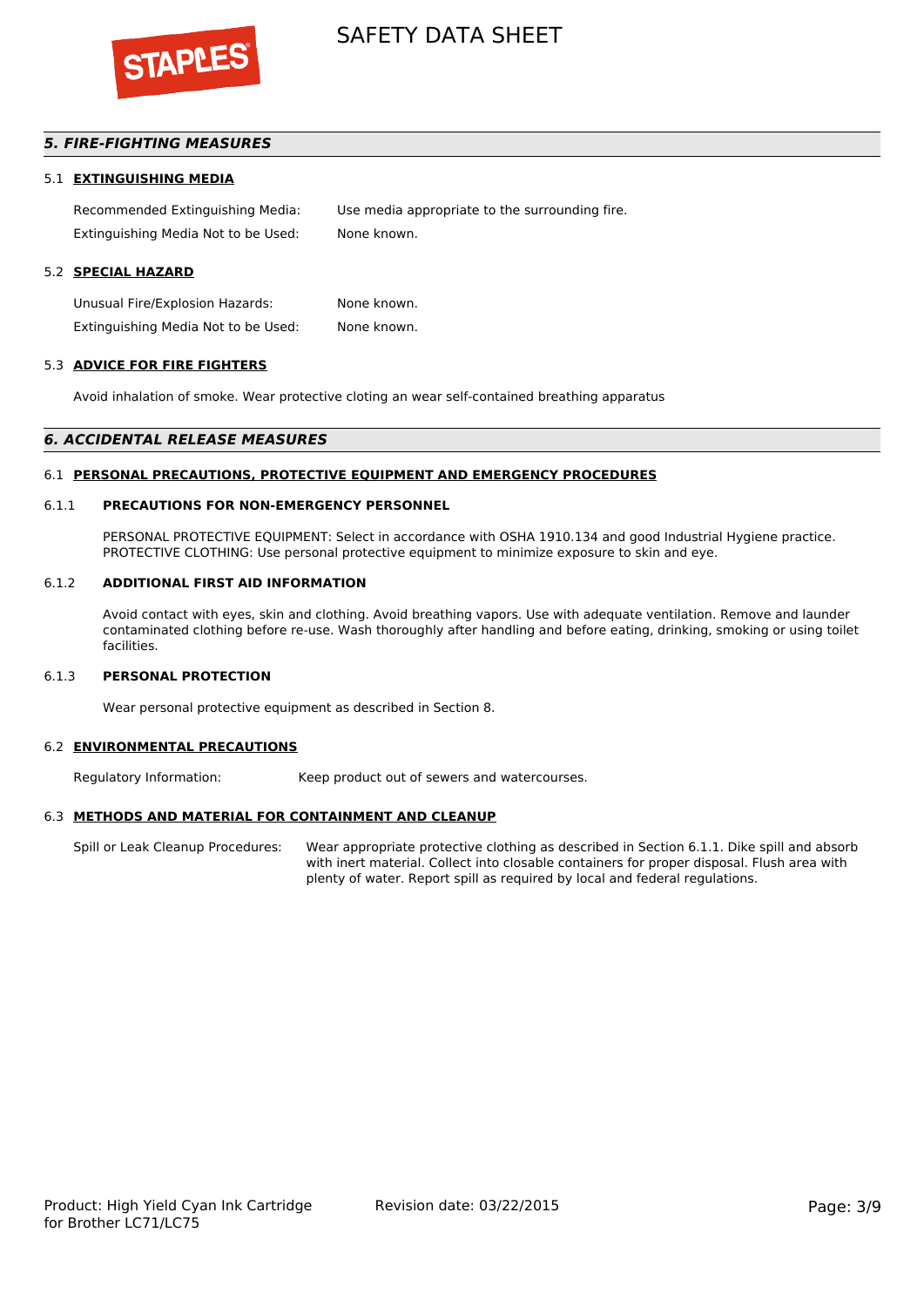

## *7. HANDLING AND STORAGE*

#### 7.1 **PRECAUTIONS FOR SAFE HANDLING**

Recommendations for Handling: No special precautions when used as intended. Keep containers closed, avoid creating dust. Keep away from ignition sources. Advice on General Hygiene: Never eat, drink or smoke in work areas. Practice good personal hygiene after using this material, especially before eating, drinking, smoking, using the restroom, or applying cosmetics.

#### 7.2 **CONDITIONS FOR SAFE STORAGE**

Avoid high temperatures, >100°F/32°C

#### 7.3 **SPECIFIC END USES**

Printing devices

#### *8. EXPOSURE CONTROLS/PERSONAL PROTECTION*

#### 8.1 **CONTROL PARAMETERS**

The best protection is to enclose operations and/or provide local exhaust ventilation at the site of chemical release in order to maintain airborne concentrations of the product below OSHA PELs (See Section 3). Local exhaust ventilation is preferred because it prevents contaminant dispersion into the work area by controlling it at its source.

#### 8.2 **EXPOSURE CONTROLS**

#### **Respiratory protection:**

IMPROPER USE OF RESPIRATORS IS DANGEROUS. Seek professional advice prior to respirator selection and use. Follow OSHA respirator regulations (29 CFR 1910.134 and 1910.137) and, if necessary, wear a NIOSH approved respirator. Select respirator based on its suitability to provide adequate worker protection for given work conditions, levels of airborne contamination, and sufficient levels of oxygen.

#### **Eye/Face Protection:**

Contact lenses are not eye protective devices. Appropriate eye protection must be worn instead of, or in conjunction with contact lenses.

#### **Hand/Skin Protection:**

For emergency or non-routine operations (cleaning spills, reactor vessels, or storage tanks), wear an SCBA. WARNING! Air purifying respirators do not protect worker in oxygen deficient atmospheres.

### **Additional Protection:**

N/A

#### **Protective Clothing and Equipment:**

Wear chemically protective gloves, boots, aprons, and gauntlets to prevent prolonged or repeated skin contact. Wear splashproof chemical goggles and face shield when working with liquid, unless full face piece respiratory protection is worn.

#### **Safety Stations:**

Make emergency eyewash stations, safety/quick-drench showers, and washing facilities available in work area.

#### **Contaminated Equipment:**

Separate contaminated work clothes from street clothes. Launder before reuse. Remove material from your shoes and clean personal protective equipment. Never take home contaminated clothing.

#### **Comments:**

Never eat, drink or smoke in work areas. Practice good personal hygiene after using this material, especially before eating, drinking, smoking, using the restroom, or applying cosmetics.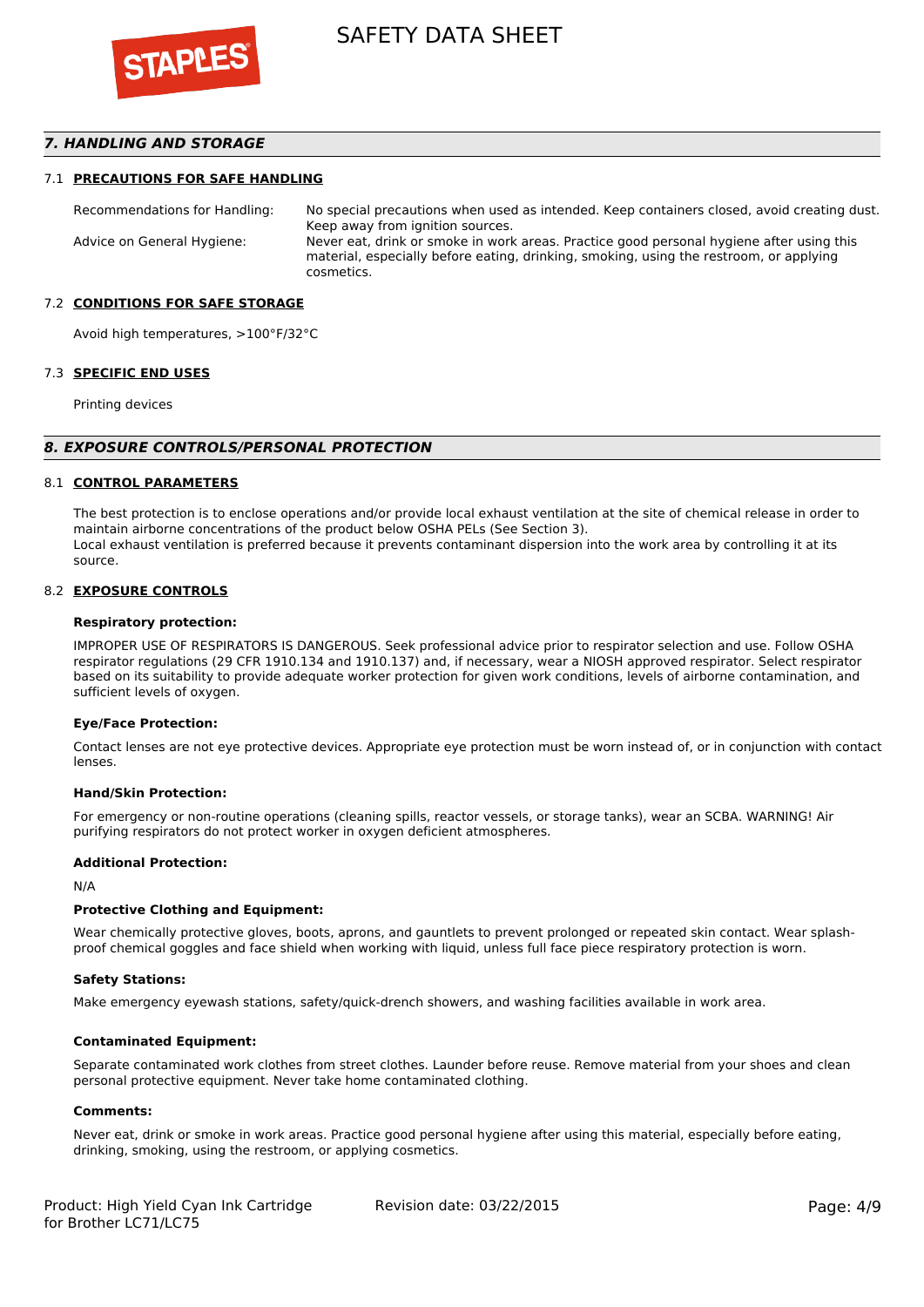## *9. PHYSICAL AND CHEMICAL PROPERTIES*

## 9.1 **DETAIL INFORMATION**

| APPEARANCE: Blue liquid. |
|--------------------------|
| Cyan                     |
| Mild odor.               |
| N/A                      |
|                          |
| $200^{\circ}$ F          |
| N/A                      |
| None                     |
| N/A                      |
| N/A                      |
| N/A                      |
|                          |

#### 9.2 **OTHER INFORMATION**

SPECIFIC GRAVITY (H20=1): 1.01 – 1.05. VAPOR PRESSURE: Not available. VAPOR DENSITY (Air=1): Heavier than air. SOLUBILITY IN WATER: Complete. FREEZING POINT: Not available. COEFFICIENT of WATER/OIL: Not available. EVAPORATION RATE: > Butyl Acetate. pH: 6.5 - 7.5.

#### *10. CHEMICAL STABILITY AND REACTIVITY*

#### 10.1 **Reactivity:**

| <b>Reactivity Hazards:</b>     | None                                                                                                           |
|--------------------------------|----------------------------------------------------------------------------------------------------------------|
| Data on Mixture Substances:    | None                                                                                                           |
| 10.2 Chemical Stability:       | The product is stable. Under normal conditions of storage and use, hazardous<br>polymerisation will not occur. |
| 10.3 Hazardous Polymerization: | Stable under conditions of normal use.                                                                         |
| 10.4 Conditions to Avoid:      | Keep away from heat, flame, sparks and other ignition sources.                                                 |
| 10.5 Incompatible Materials:   | Strong oxidising materials                                                                                     |
| 10.6 Hazardous Decomposition:  | Will not occur.                                                                                                |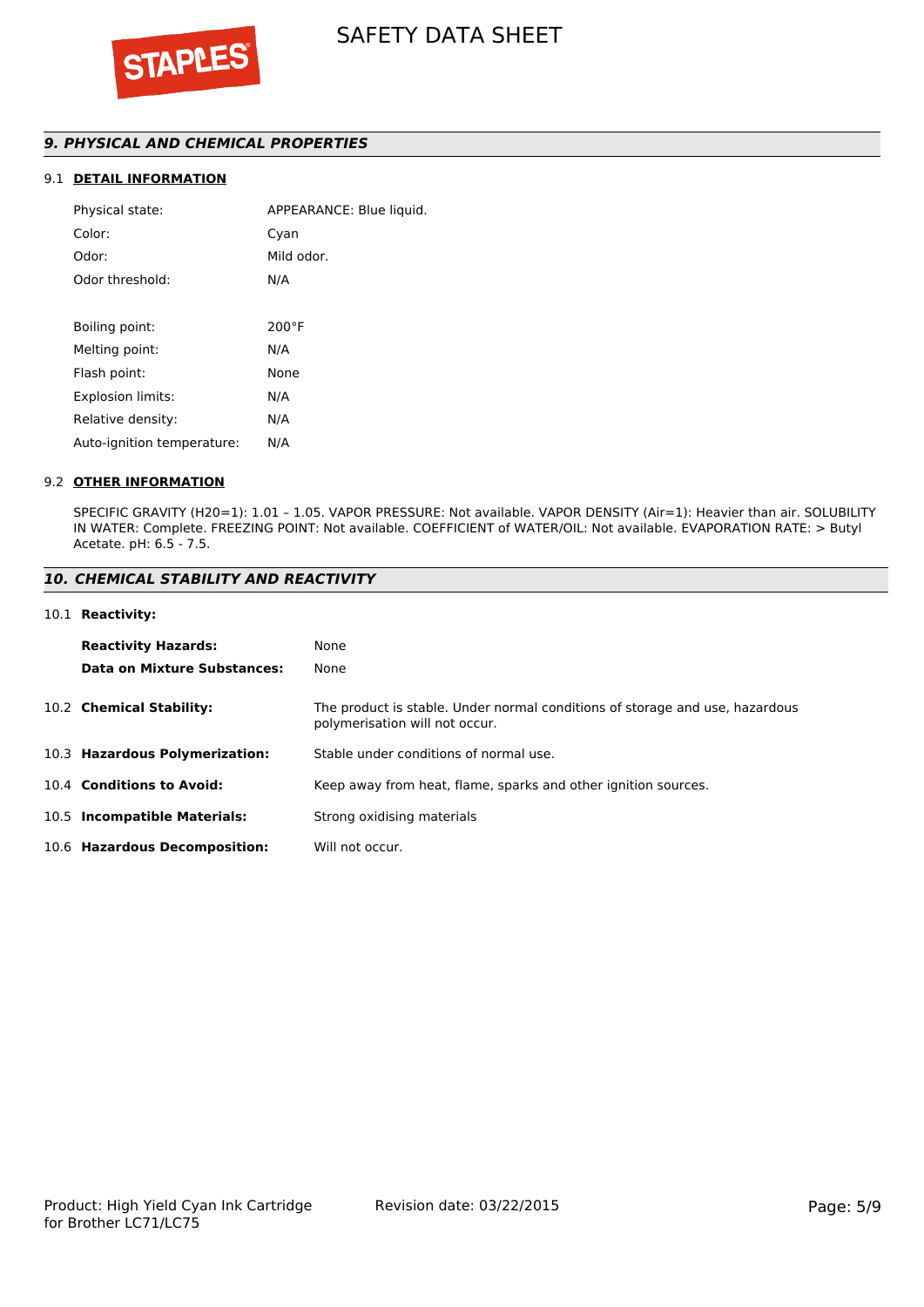

## *11. INFORMATION ON TOXICOLOGICAL EFFECT*

| <b>Mixtures:</b>                   | N/A |
|------------------------------------|-----|
| <b>Acute Toxicity:</b>             | N/A |
| <b>Skin Corrosion/Irritation:</b>  | N/A |
| <b>Serious Eye Damage:</b>         | N/A |
| <b>Inhalation:</b>                 | N/A |
| <b>Sensitization:</b>              | N/A |
| <b>Mutagenicity:</b>               | N/A |
| Carcinogenicity:                   | N/A |
| <b>Reproductive Toxicity:</b>      | N/A |
| <b>STOT - Single Exposure:</b>     | N/A |
| <b>STOT - Multiple Exposure:</b>   | N/A |
| Ingestion:                         | N/A |
| <b>Hazard Class Information:</b>   | N/A |
| <b>Mixture on Market Data:</b>     | N/A |
| Symptoms:                          | N/A |
| <b>Delayed/Immediate Effects:</b>  | N/A |
| <b>Test Data on Mixture:</b>       | N/A |
| <b>Not Meeting Classification:</b> | N/A |
| <b>Routes of Exposure:</b>         | N/A |
| <b>Interactive Effects:</b>        | N/A |
| <b>Absence of Specific Data:</b>   | N/A |
| <b>Mixture vs Substance Data:</b>  | N/A |
|                                    |     |

## *12. ECOLOGICAL INFORMATION*

| 12.1 <b>Eco toxicity:</b>           | N/A |
|-------------------------------------|-----|
| 12.2 Degradability:                 | N/A |
| 12.3 Bioaccumulation Potential: N/A |     |
| 12.4 Mobility in Soil:              | N/A |
| 12.5 PBT & vPvB Assessment:         | N/A |
| 12.6 Other Adverse Effects:         | N/A |

## *13. DISPOSAL CONSIDERATIONS*

#### **Disposal Information:**

 Dispose as a solid waste in accordance with local authority regulations. Empty container retains product residue.

#### **Physical/Chemical Properties that affect Treatment:**

Symbol: This product is not classified as dangerous

Risk Phrases: This product is not classified according to the federal, state and local environmental regulations.

#### **Waste Treatment Information:**

Do not shred toner cartridge, unless dust-explosion prevention measures are taken. Finely dispersed particles may form explosive mixtures in air. Dispose of in compliance with federal, state, and local regulations.

### **Personal Protection Required:**

N/A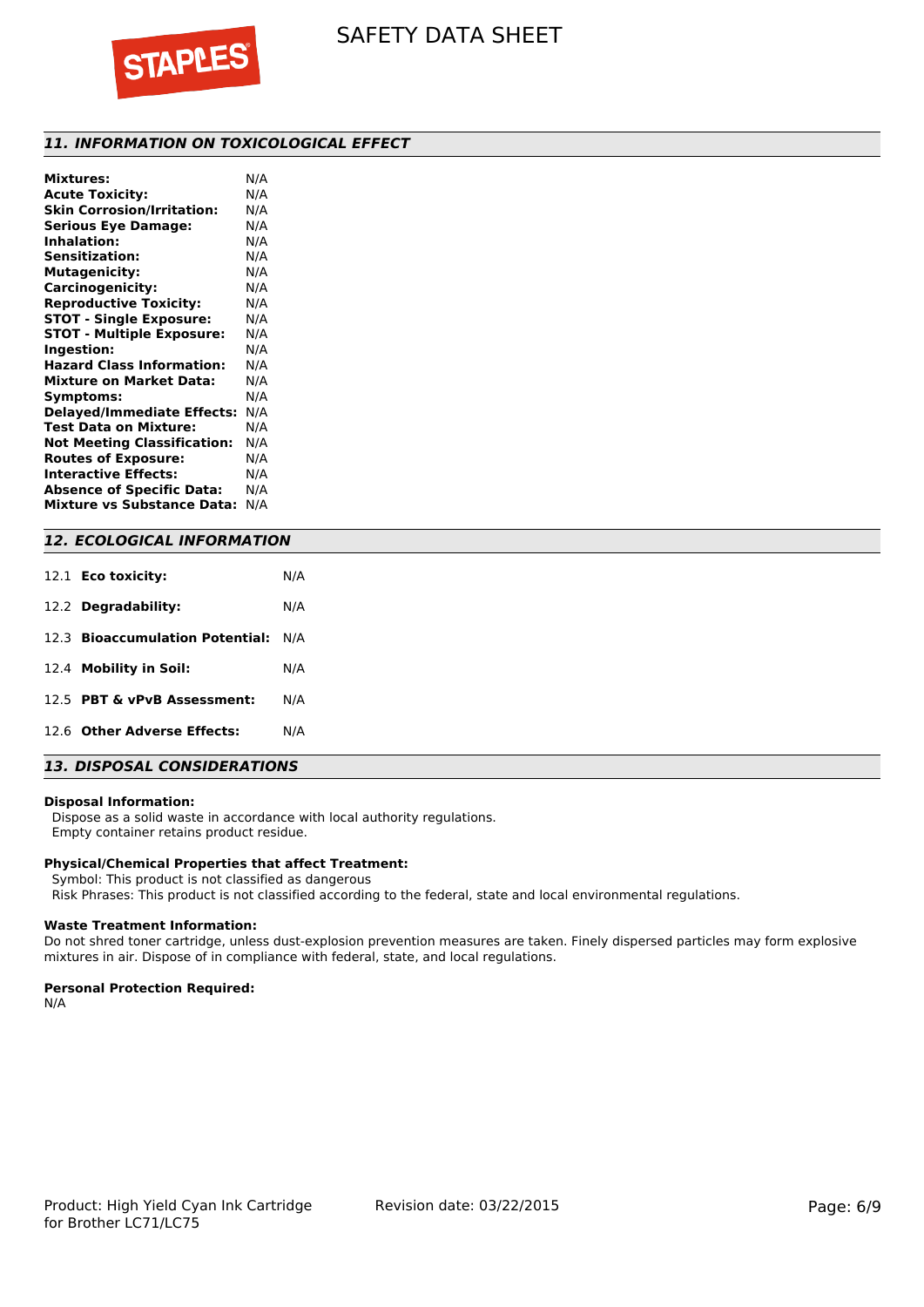

## *14. TRANSPORT INFORMATION*

|      | 14.1 <b>ID Number:</b>      | N/A                                             |
|------|-----------------------------|-------------------------------------------------|
|      | 14.2 Shipping Name:         | Not Regulated                                   |
|      | 14.3 Hazard Class:          | HMIS Rating: Health = 2 Fire = 0 Reactivity = 0 |
|      | 14.4 Packing Group:         | N/A                                             |
|      | 14.5 Environmental Hazards: | N/A                                             |
|      | 14.6 User Precautions:      | N/A                                             |
| 14.7 | <b>Bulk Transport:</b>      | N/A                                             |
|      |                             |                                                 |

## *15. REGULATORY INFORMATION*

15.1 **Regulatory Information:** OSHA HAZARD CLASSIFICATION: Product not tested. It is not considered to be toxic per 29CFR1910.1200 but is considered to be a skin/eye irritant.

**EPA Regulatory Information:** N/A

**CERCLA Reportable Quantity:** N/A

15.2 **Superfund Information:**

## **Hazard Categories:**

**Immediate:** N/A

**Delayed:** N/A

**Fire:** NFPA Rating: Health  $= 1$  Fire  $= 0$  Reactivity  $= 0$ 

**Pressure:** N/A

**Reactivity:** N/A

## **Section 302 - Extremely Hazardous:** N/A

**Section 311 - Hazardous:** Product not listed.

15.3 **State Regulations:** CALIFORNIA PROPOSITION 65 INFORMATION: None

15.4 **Other Regulatory Information:** CERCLA HAZARDOUS SUBSTANCE (40CFR 116): Not applicable.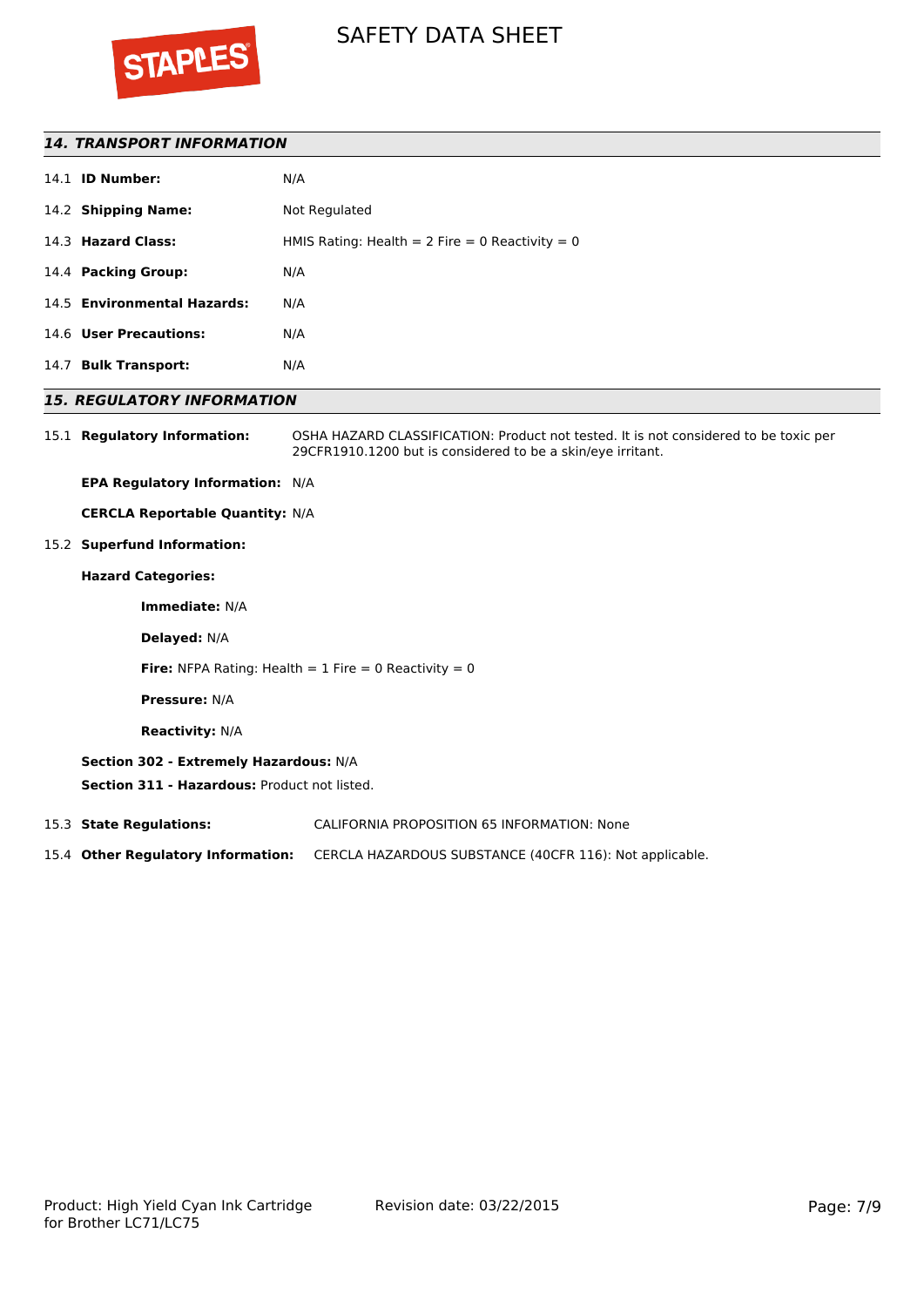

## *16. OTHER INFORMATION*

| <b>General Comments:</b>          | This information is based on our current knowledge. It should not therefore be construed as<br>quaranteeing specific properties of the products as described or their suitability for a particular<br>application |
|-----------------------------------|-------------------------------------------------------------------------------------------------------------------------------------------------------------------------------------------------------------------|
| <b>Creation Date of this SDS:</b> | 08/27/2018                                                                                                                                                                                                        |